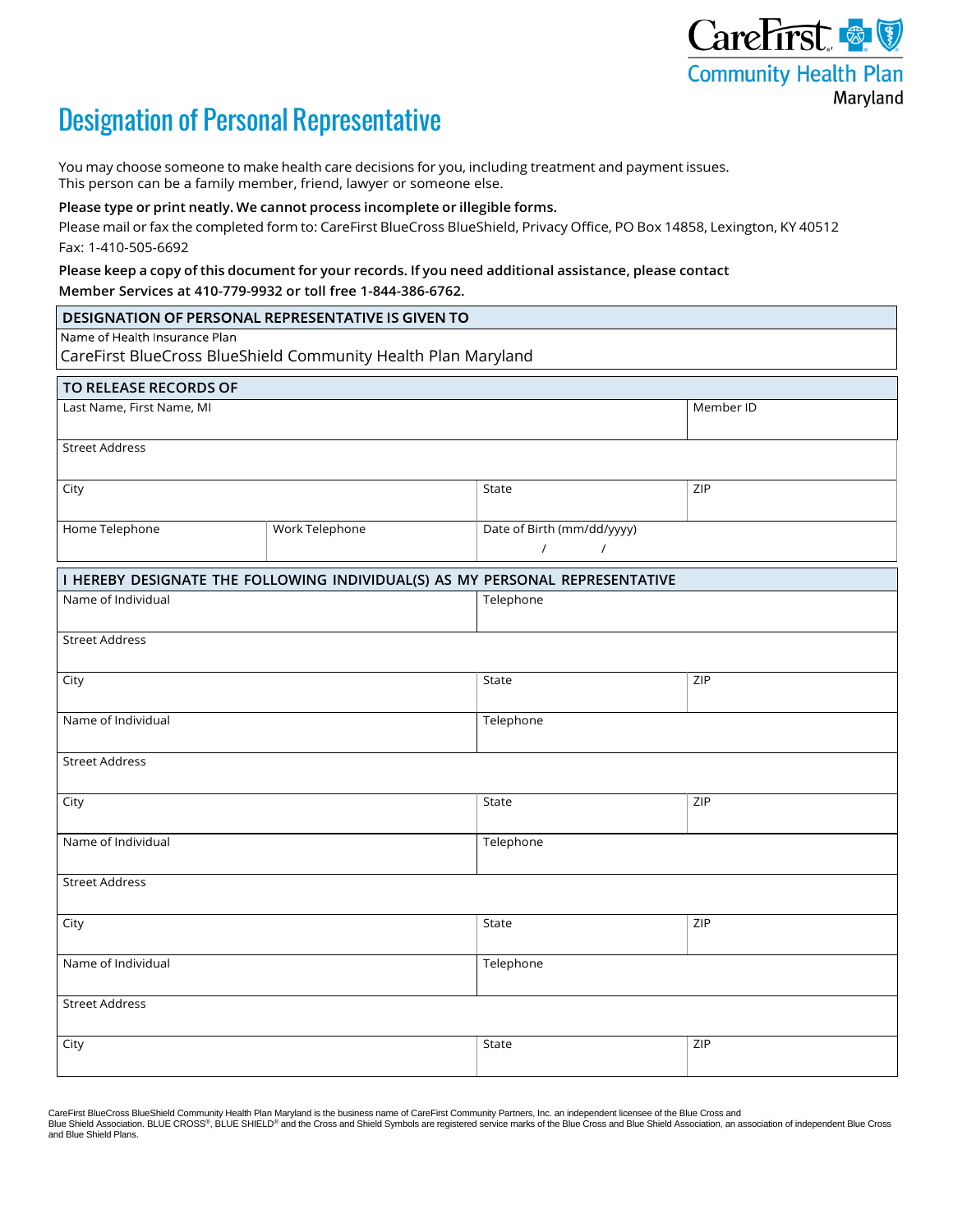CareFirst & **Community Health Plan** 

# Maryland

#### **PLEASE READ EACH OF THE FOLLOWING STATEMENTS CAREFULLY BEFORE SIGNING THIS DOCUMENT**

- 1. I understand that this designation will not expire unless I indicate an expiration date or I revoke it.
- 2. I understand that this designation is voluntary and being made at my request.
- 3. I understand that the released information may no longer be protected by federal privacy laws and may be redisclosed by the individual or organization that receives the information.
- 4. I understand that I may refuse to sign this designation form. This will not affect how I am treated by my health care provider or health plan in any way.
- 5. I understand that I may revoke this designation at any time by sending written notification to the Privacy Office at the address listed on page 1. This revocation will be effective for future uses and disclosures of protected health information. However, I also understand that this revocation will not apply to information that my health plan has already used or disclosed while the designation was in effect.

signature Date Date of the Date of the Date of the Date of the Date of the Date of the Date of the Date of the Date of the Date of the Date of the Date of the Date of the Date of the Date of the Date of the Date of the Dat

To sign this form, you must be 18 years old. You must also be the person whose records have been requested. If you are a representative, please attach a copy of the form showing your legal right to sign for the person in question.

Your mental health or substance use information is protected by law. If so, the person who received your information is not allowed to disclose it unless you allow it. For more information, please see applicable federal, state and district laws.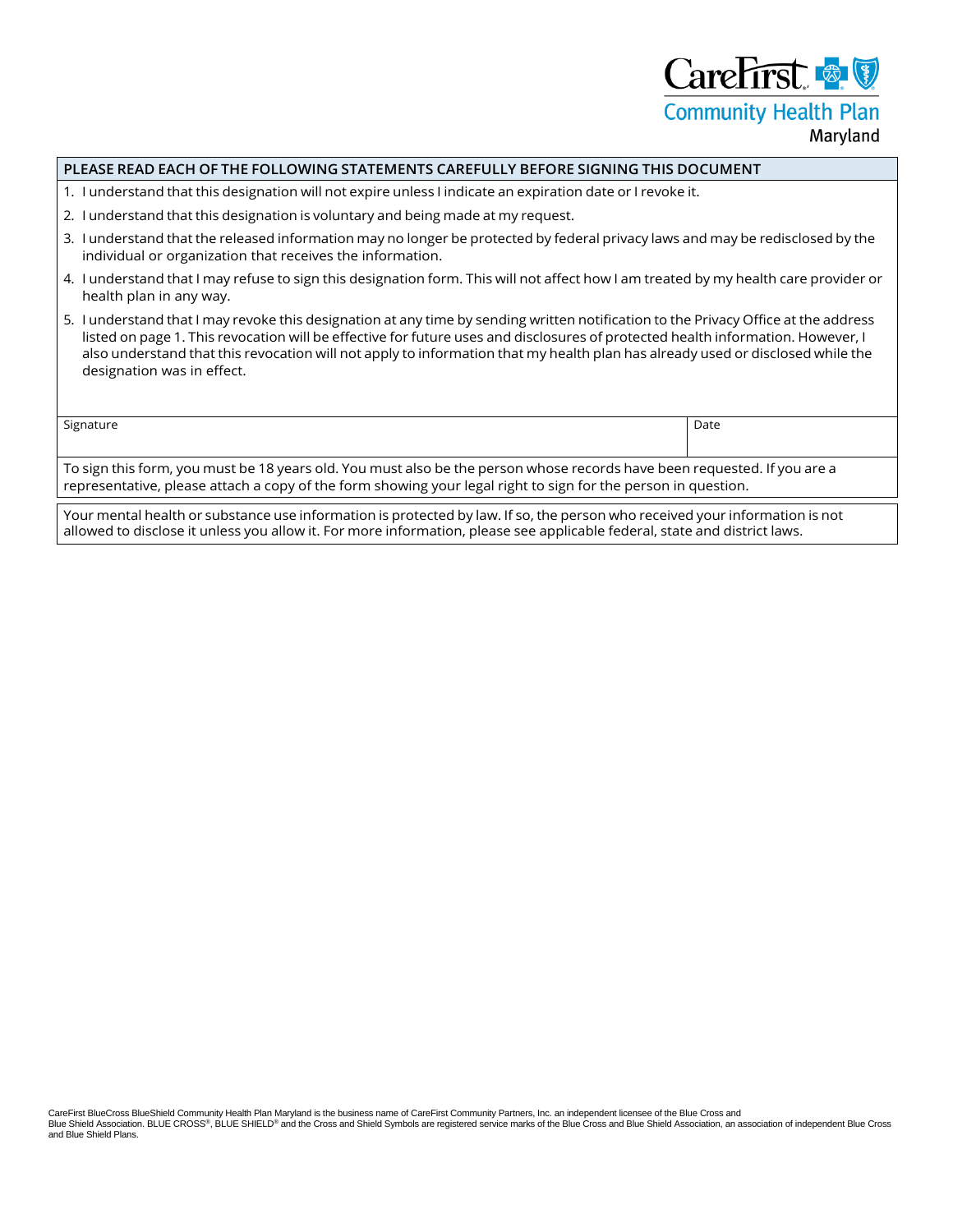

CareFirst BlueCross BlueShield Community Health Plan Maryland complies with applicable Federal civil rights laws and does not discriminate on the basis of race, color, national origin, age, disability, or sex. CareFirst BlueCross BlueShield Community Health Plan Maryland does not exclude people or treat them differently because of race, color, national origin, age, disability, or sex.

CareFirst BlueCross BlueShield Community Health Plan Maryland:

•Provides free aids and services to people with disabilities to communicate effectively with us, such as:

O Qualified sign language interpreters

O Written information in other formats (large print, audio, accessible electronic formats, other formats)

- •Provides free language services to people whose primary language is not English, such as:
- O Qualified interpreters
- O Information written in other languages

If you need these services, contact Member Services at 410-779-9369, or toll-free at 1-800-730-8530, 8 AM to 5 PM EST, Monday through Friday. TTY users should call 711.

If you believe that CareFirst BlueCross BlueShield Community Health Plan Maryland has failed to provide these services or discriminated in another way on the basis of race, color, national origin, age, disability, or sex, you can file a grievance with:

CareFirst BlueCross BlueShield Community Health Plan Maryland

c/o Appeals and Grievance Department

P.O. Box 915

Owings Mills, MD 21117

Phone: 410-779-9369 or toll-free at 1-800-730-8530

Fax: 1-844-329-0831

You can file a grievance in person or by mail, fax, or email. If you need help filing a grievance, the Appeals and Grievance Department is available to help you. You can also file a civil rights complaint with the U.S. Department of Health and Human Services, Office for Civil Rights, electronically through the Office for Civil Rights Complaint Portal, available at https://ocrportal.hhs.gov/ocr/portal/lobby.jsf or by mail or phone at:

U.S. Department of Health and Human Services 200 Independence Avenue, SW Room 509F, HHH Building Washington, D.C. 20201 1-800-368-1019, 800-537-7697 (TDD)

Complaint forms are available at http://www.hhs.gov/ocr/office/file/index.html

CareFirst BlueCross BlueShield Community Health Plan Maryland is the business name of CareFirst Community Partners, Inc. an independent licensee of the Blue Cross and Blue Shield Association. BLUE CROSS®, BLUE SHIELD® and the Cross and Shield Symbols are registered service marks of the Blue Cross and Blue Shield Association, an association of independent Blue Cross and Blue Shield Plans.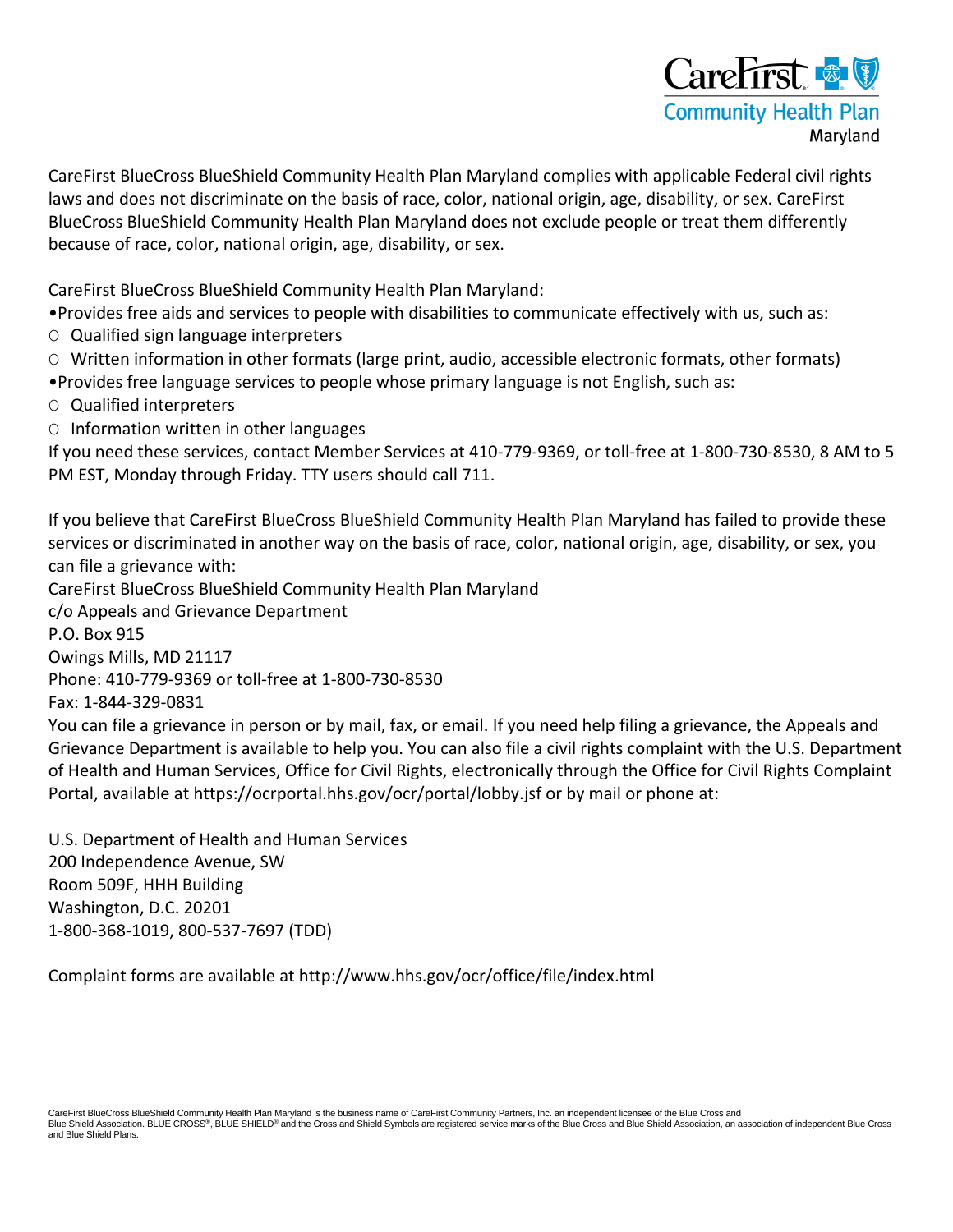

ENGLISH ATTENTION: If you speak English, language assistance services, free of charge, are available to you. Call 1-800- 730-8530 (TTY: 711).

SPANISH ATENCIÓN: Si usted habla español, tenemos servicios de asistencia lingüística disponibles para usted sin costo alguno. Llame al 1-800-730-8530 (TTY: 711).

CHINESE 小贴士:如果您说普通话,欢迎使用免费语言协助服务。请拨1-800-730-8530 (TTY: 711).

KOREAN 알림: 한국어를 하시는 경우 무료 통역 서비스가 준비되어 있습니다. 1-800-730-8530 (TTY: 711)로 연락주시기 바랍니다.

VIETNAMESE CHÚ Ý: Nếu bạn nói Tiếng Việt, có các dịch vụ hỗ trợ ngôn ngữ miễn phí dành cho bạn. Gọi số 1-800-730-8530 (TTY: 711).

FRENCH ATTENTION : Si vous parlez français, des services gratuits d'interprétation sont à votre disposition. Veuillez appeler le 1-800-730-8530 (TTY: 711).

TAGALOG Pansinin: Kung nagsasalita ka ng Tagalog, mga serbisyo ng tulong sa wika, nang walang bayad, ay magagamit sa iyo. Tawagan ang 1-800-730-8530 (TTY: 711).

RUSSIAN ВНИМАНИЕ: Если вы говорите на русском языке, вам будут бесплатно предоставлены услуги переводчика. Звоните по телефону: 1-800-730-8530 (телетайп: 711).

## AMHARIC

ማስታወሻ: የሚናገሩት ቋንቋ ኣማርኛ ከሆነ የትርጉም እርዳታ ድርጅቶች፣ በነጻ ሊያግዝዎት ተዘጋጀተዋል፡ ወደ ሚከተለው ቁጥር ይደውሉ 1-800-730-8530 (መስማት ለተሳናቸው: 711).

# KRU (Bassa)

Dè dɛ nìà kɛ dyédé gbo: ɔ jǔ ké mì [Bàsɔ́ ɔ̀ -wùdù-po-nyɔ̀ ] jǔ ní, nìí, à wudu kà kò dò po-poɔ̀ bɛ́ ìn mì gbo kpáa. Ɖá 1-800-730-8530 (TTY:711)

## IBO

Ntị: Ọ bụrụ na asụ Ibo, asụsụ aka ọasụ n'efu, defu, aka. Call 1-800-730-8530 (TTY: 711).

## YORUBA

AKIYESI: Bi o ba nso èdè Yorùbú ofé ni iranlowo lori èdè wa fun yin o. E pe ero-ibanisoro yi 1-800-730-8530 (TTY: 711).

## URDU

زبان ،ہیں بولتے انگریزی آپ اگر :توجہ ۔ ہیں دستیاب کو آپ مفت ،خدمات معاونت وائی ٹی ٹی (کریں کال 730-8530 1-800- 711).